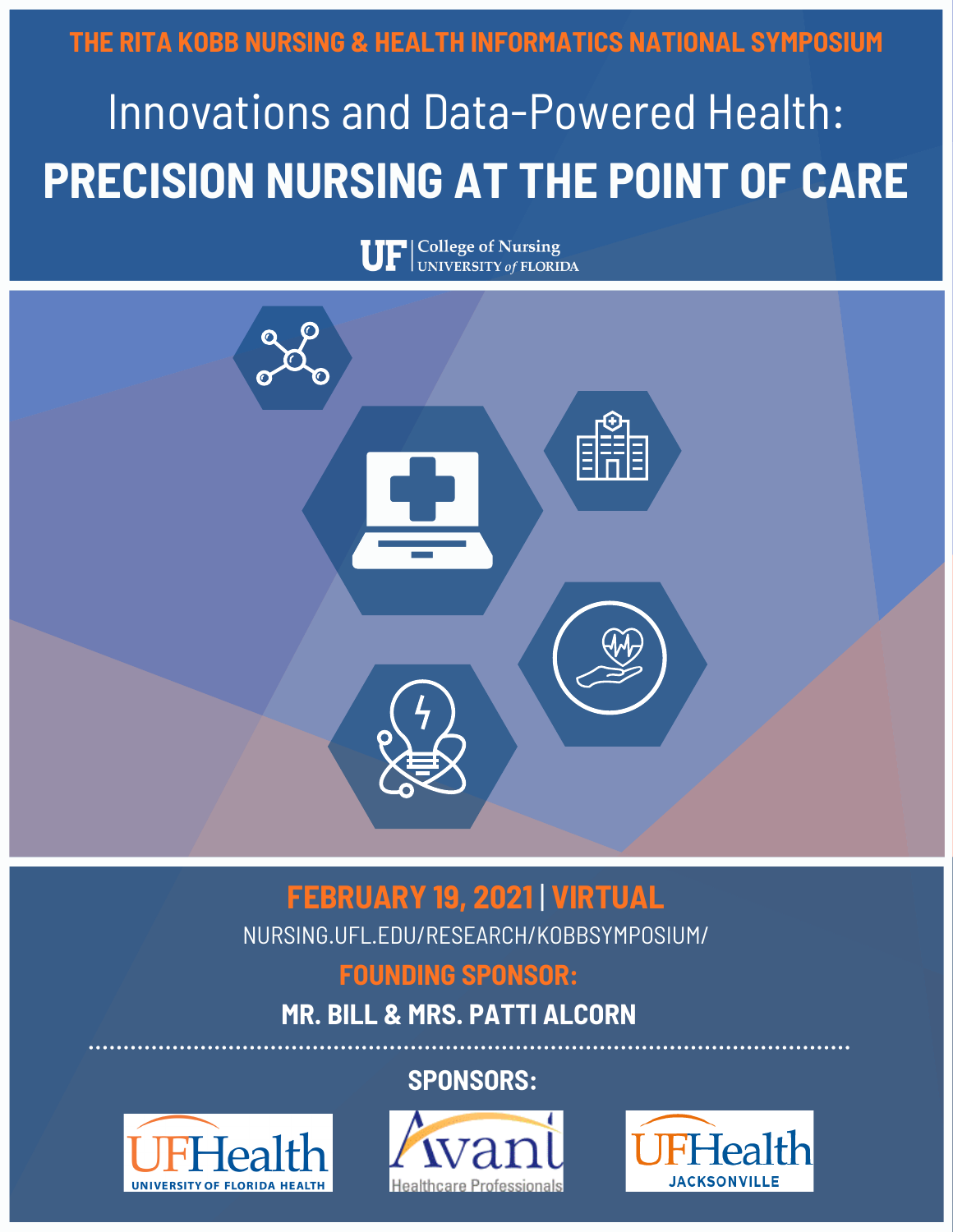# ABOUT THE SYMPOSIUM



### **THE RITA KOBB NURSING & HEALTH INFORMATICS NATIONAL SYMPOSIUM**

is a bi-yearly lectureship series that explores topics in nursing informatics. This series was created by a gift made in honor of Rita Kobb, a UF nursing alumna and nursing informatics expert by her sister and brother-in-law, Mrs. Patti and Mr. Bill Alcorn.

### **PROGRAM OUTCOMES**

After attending the 2021 Rita Kobb Nursing & Health Informatics National Symposium, participants will be able to:

- Define nursing and health informatics
- Recall key concepts of nursing and health informatics and how these can improve patient care
- Summarize the current trends involving nursing informatics and health informatics, including:
	- Artificial Intelligence Applications in Nursing and Health Care
	- o Informatics Support for Clinical and Evidence-Based Practice
	- Informatics Support for Patients, Consumers and Families
- Differentiate the state-of-the-art informatics approaches, theories and methods relevant to clinical and translational science
- Identify the strengths and weaknesses of applications that support clinical and translational research focused on nursing and health informatics innovations
- Interact with professionals engaged in clinical and translational science including clinical and translational investigators, data scientists, genomics researchers, clinical- and bioinformaticians, public health informaticians, and those involved with clinical and research IT policy and regulatory issues

Office of Professional Nursing Development- University of Florida is approved with distinction as a provider of nursing continuing professional development by Montana Nurses Association, an accredited approver with distinction by the American Nurses Credentialing Center's Commission on Accreditation.

Attendees must sign-in within the first five minutes of each session you attend. Attendees participating in activities will earn five contact hours upon completion of an evaluation tool. We cannot provide CE credit to those nurses who dial into the symposium. Access to CE credit will close six minutes after each session begins. Upon the conclusion of the conference, access to the evaluation link will be provided for an evaluation of the symposium. Your feedback is requested and it is an anonymous evaluation. It will also be provided as a link at the end of the conference in the webinar's chatbox.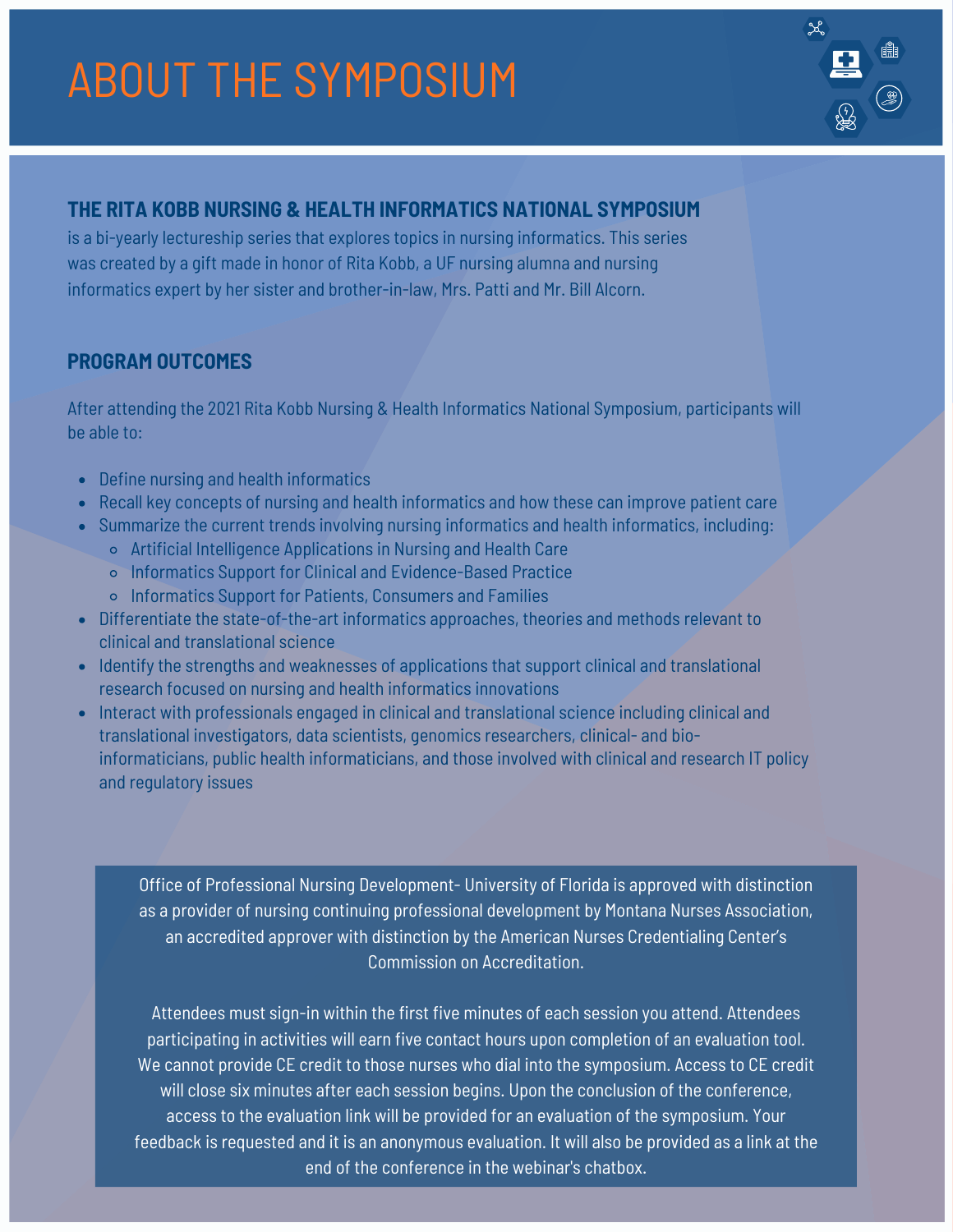$x^2$ 

### **8:45-9 a.m. | WELCOME REMARKS**

## **9-10 a.m. | KEYNOTE**

**TITLE:** From Precision Health to Healthy AI: The role of the National Library of Medicine in 21st Century Care **SPEAKER: Patricia Flatley Brennan, RN, PhD**, Director, National Library of Medicine (NLM)

**PURPOSE:** To reaffirm the commitment of the National Library of Medicine as a partner in providing personalized patient care and accelerating the discovery of nursing knowledge.

#### **LEARNING OBJECTIVES:**

- 1. Characterize the unique contributions of nursing to precision health
- 2. Critically appraise the NLM's support for precision health
	- a. Information delivery
	- b. Access to research data
	- Conduct and disseminate research in computational health and computational biology c.
	- d. Workforce preparation
- 3. Develop responses to the challenges engendered by informatics solutions in support of personalized patient care and the accelerating knowledge discovery in nursing

# **10-11 A.M. | SESSION 1: GLOBAL PERSPECTIVES ON DATA-POWERED NURSING**

**GAP:** Nursing informatics is a rapidly growing discipline and of growing importance as health care and health promotion around the world increasingly relies on data and technology. Therefore, it is important to share evidence and collaborate on a global scale to advance the discipline. Currently, vast differences exist in the advancement of nursing informatics across different countries. There is a need for expanded opportunities for global dissemination and collaboration, as well as efforts to develop a global nursing informatics community. In this session, experts from three continents will share their most current research, and their sessions will be followed by a discussion facilitated around global perspectives and challenges in nursing informatics.

### **PRESENTATIONS**

**TITLE:** Introduction to Public Health Care Big Data in Korea and United States.

**SPEAKER: Jungmin Park, PhD, MPH, RN**, Assistant Professor School of Nursing & Graduate School of Clinical Nursing, Hanyang University, Seoul, South Korea.

**PURPOSE:** To introduce public health care big data for researchers and the current health care platform service in Korea.

#### **LEARNING OBJECTIVES:**

- 1. Highlight how we can use public health care big data in Korea and the U.S.
- 2. Outline the current health care platform service in Korea.
- 3. Describe the barriers of using public health care big data and the health care platform service in Korea.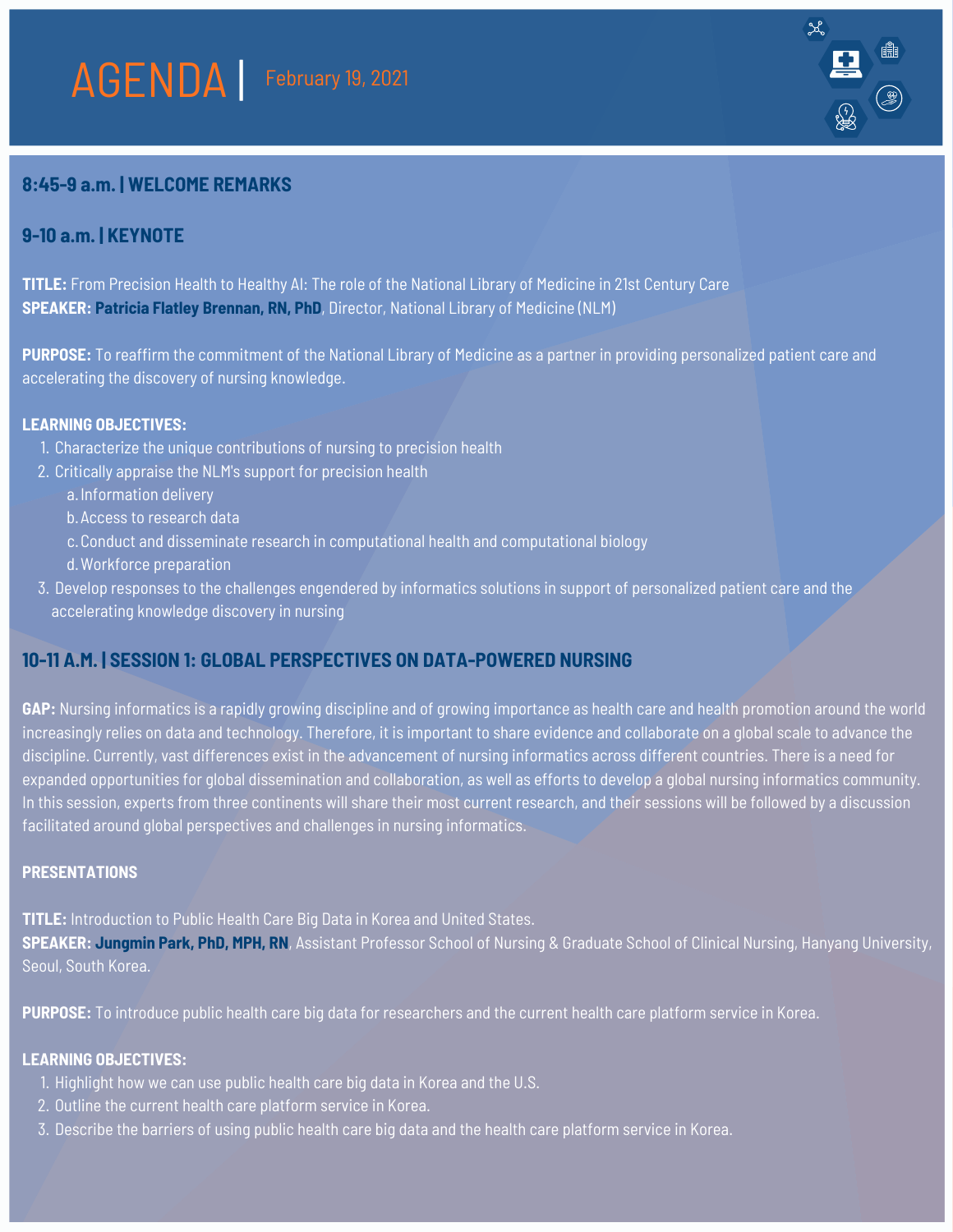# AGENDA | February 19, 2021



#### *SESSION 1 CONTINUED*

**TITLE:** Advances in Nursing Informatics: A U.K. perspective **SPEAKER: Dawn Dowding PhD, RN, FAAN**, Professor in Clinical Decision Making, Division of Nursing, Midwifery and Social Work, University of Manchester, Manchester, UK.

**PURPOSE:** To provide an overview of current initiatives in the UK focused on developing a nursing informatics practice, education, and research community.

#### **LEARNING OBJECTIVES:**

- 1. Describe the current initiatives in the UK to promote nursing informatics as a career for clinical nurses.
- 2. Outline the strategic approaches in place in the UK to develop the infrastructure for technology-enabled nursing practice.
- 3. Describe the current research initiatives being undertaken in the UK in the field of nursing informatics.

#### **TITLE:** Perspectives on Data-Powered Nursing in Brazil

**SPEAKER: Rodrigo Jensen, PhD, MSN, RN**, Assistant Professor, Botucatu Medical School, Sao Paulo State University (UNESP), Sao Paulo, Brazil.

**PURPOSE:** Reflect on the current scenario of health and nursing informatics in Brazil. Critically analyze the main electronic nursing documentation systems used in Brazilian health services. Reflect on the current scenario of nursing informatics education in Brazil.

#### **LEARNING OBJECTIVES:**

- 1. Outline the current state of electronic nursing documentation in Brazilian health services and how it is structured.
- 2. Identify initiatives and current research focused on the analysis of nursing data extracted from electronic nursing documentation systems used in Brazil.
- 3. Describe the education of nursing informatics that has taken place in Brazil.

### **11 A.M. TO NOON | SESSION 2: DIGITAL CARE DELIVERY AND CLINICAL TRANSLATION**

**GAP:** Challenges remain in the clinical translation of nursing and health informatics into practice and the community. In this session, we will highlight recent findings and advances in reaching vulnerable populations through mHealth and telehealth, as well as the development and testing of tailored clinical decision-support.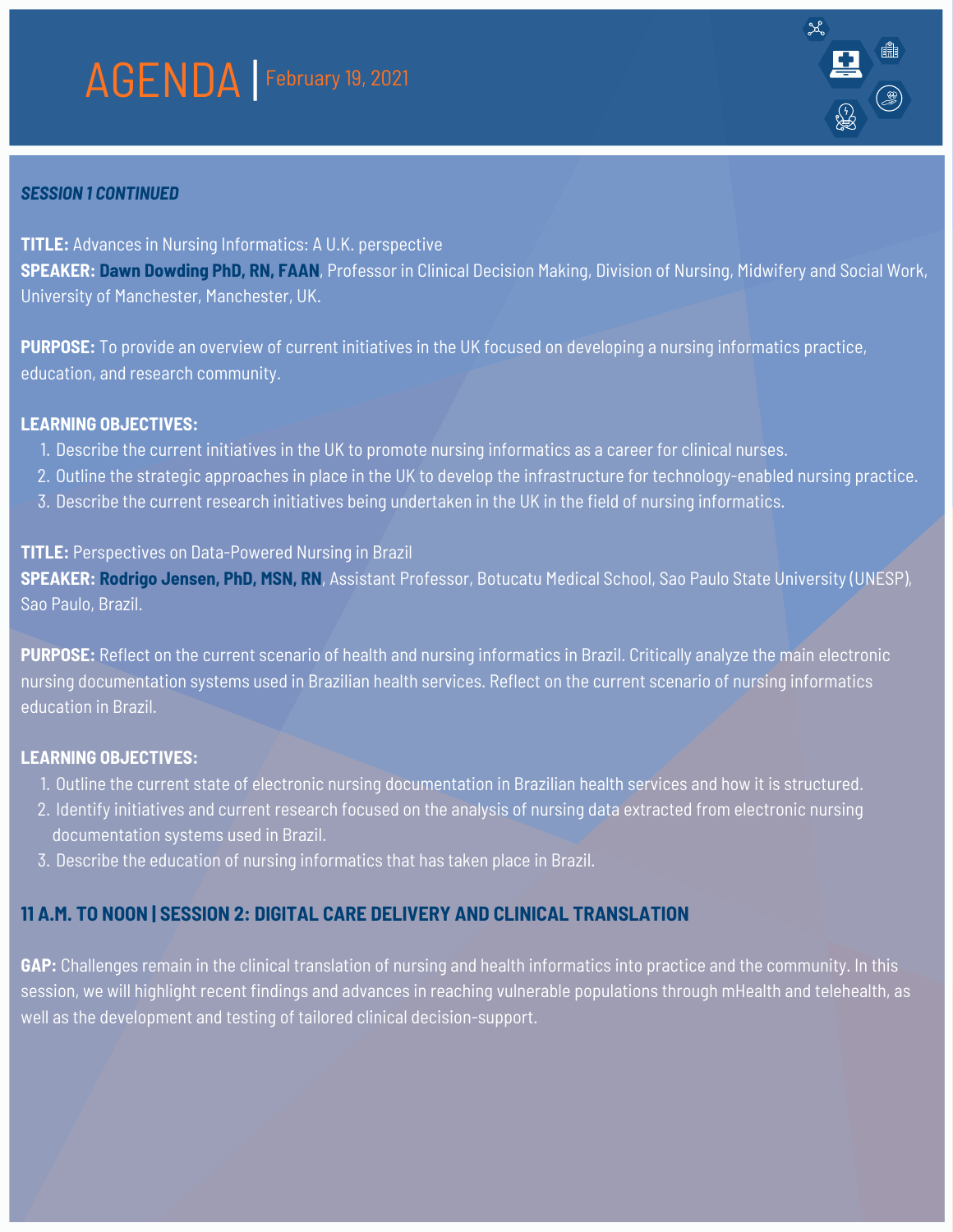# AGENDA | February 19, 2021

#### *SESSION 2 CONTINUED*

#### **PRESENTATIONS**

**TITLE:** Translating a group-based in-person intervention onto a mobile platform and testing in a group of high-risk youth. **SPEAKER: Rebecca Schnall, PhD, MPH, RN-BC, FAAN**, Mary Dickey Lindsay Professor of Disease Prevention and Health Promotion, School of Nursing, Columbia University, New York, NY.

 $22$ 

**PURPOSE:** To describe the process for adapting a group based in person behavioral health intervention into a mobile health intervention and describe the process for ensuring its usability.

#### **LEARNING OBJECTIVES:**

- 1. Discuss the process for adapting a group-based in-person intervention onto a mobile platform.
- 2. Describe the usability methods employed to ensure the intervention meets the end-users needs.
- Explain the process for assessing the efficacy of this intervention in a multi-site trial. 3.

**TITLE:** Innovative Preclinical Testing Methods for Building Useful and Generalizeable Nursing Clinical Decision Support Systems **SPEAKERS: Karen Dunn-Lopez, PhD, MPH, RN**, Associate Professor, College of Nursing, University of Iowa, Iowa City, IA.

**PURPOSE:** To introduce a viable new strategy for testing clinical decision support systems virtually with representative samples of nurses.

#### **LEARNING OBJECTIVES:**

- 1. Identify a viable method for evaluating an RN CDS electronic system virtually across the country.
- Explain a strategy for pre-testing a newly developed software virtual intervention. 2.
- 3. Describe how the national state board of nursing rosters can be used to recruit a representative national sample of RNs.

#### **TITLE:** Office of Connected Care Quality Management

**SPEAKERS: Padraic M. McVeigh** and **Sarah S. Sazama**, Office of Patient Care Services/Connected Care, Veterans Health Administration

**PURPOSE:** The purpose of this presentation is to show how the Office of Connected Care Quality Management team uses innovative data-driven practices to improve the quality of care for veterans and enables Connected Care to implement performance improvement measures.

#### **LEARNING OBJECTIVES:**

- 1. Describe veteran care quality management in the Office of Connected Care.
- 2. Discuss real-life use of data via the Conditions of Participation and Virtual Care Scorecard.
- Summarize how data is directly used to improve veteran care. 3.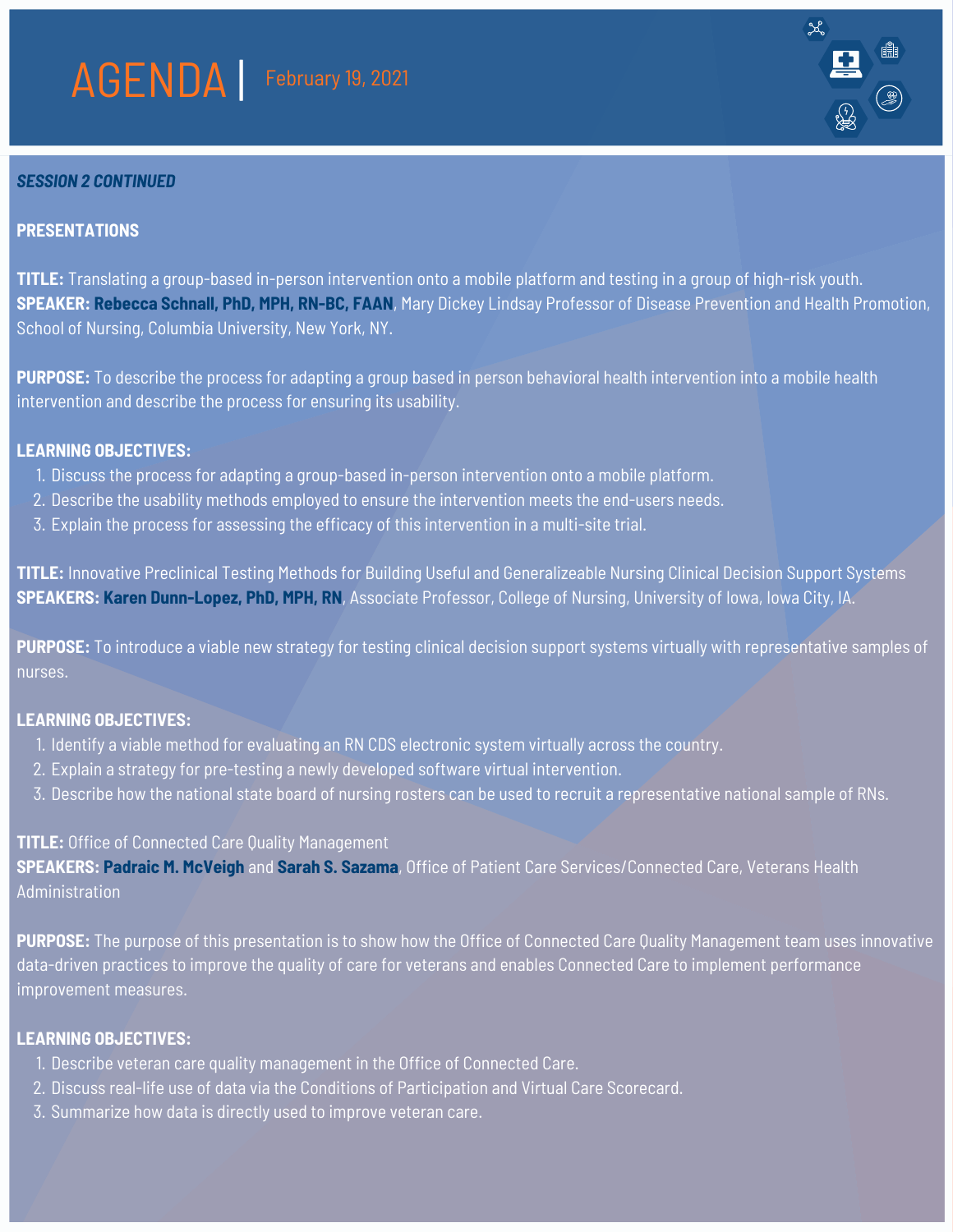



#### **NOON TO 1 P.M. |** LUNCH AND VIRTUAL POSTER SESSION WITH TWITTER DISCUSSION (NO CEUS)

#### **1-3 P.M. | SESSION 3: PRECISION NURSING AND HEALTH**

**GAP:** In recent years, advances in data science, computing, and biomarker research have given rise to the promise of precision health, a personalized approach to health care where health promotion and care are tailored to each person based on their unique genetic or genomic composition and the cultural, social, and economic context they live in. However, substantial gaps remain, including a need for the development and validation of robust and interpretable data science approaches and a lack of patient engagement and shared decision-making related to precision health. In addition, numerous ethical issues have emerged as inherent in precision health approaches, such as privacy and data security issues, and concerns about the propagation of racial, ethnic, and socioeconomic health disparities.

#### **PRESENTATIONS**

**TITLE:** Harnessing the power of nursing data for better clinical decision support **SPEAKER: Maxim Topaz, PhD, RN**, Elizabeth Standish Gill Associate Professor of Nursing, School of Nursing, Columbia University, New York, NY.

**PURPOSE:** To provide an overview of natural language processing and its application for precision nursing and clinical decision support.

#### **LEARNING OBJECTIVES:**

- 1. Define natural language processing and its applications in nursing.
- 2. Describe clinical decision support and its applications in nursing.
- 3. Articulate how nursing data can be harnessed to create clinical decision support tools.

**TITLE:** Developing a precision nursing mobile app for post-acute care **SPEAKER: Blaine Reeder, PhD**, Associate Professor, Sinclair School of Nursing, University of Missouri, Columbia, MO.

**PURPOSE:** To describe the development of a mobile app to support precision nursing and evidence-based practice in post-acute care.

#### **Learning objectives:**

- 1. Describe the potential for new apps and systems to support evidence-based practice and communication in post-acute care.
- 2. Describe aspects of the emerging concept of precision nursing.
- 3. Identify the relationship of precision nursing to precision health.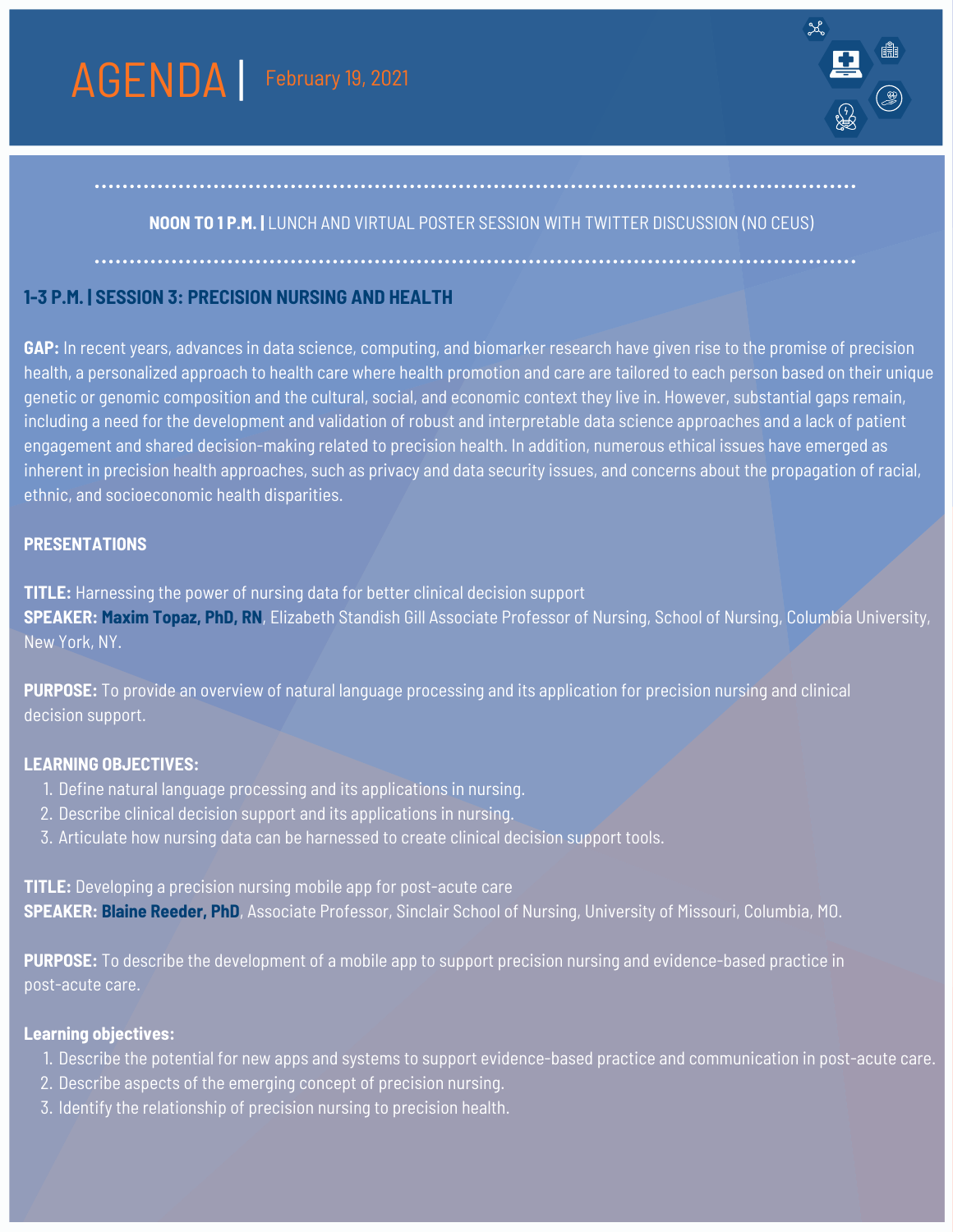AGENDA | February 19, 2021



#### *SESSION 3 CONTINUED*

**TITLE:** ACTIVATE: A precision approach to digital health for underserved communities in response to COVID-19 **SPEAKER: Katherine Kim, PhD, MPH, MBA**, Associate Professor, Betty Irene Moore School of Nursing, UC Davis, Davis, CA

**PURPOSE:** To share a model for delivering precision chronic illness care using digital health technologies to underserved patients via community health centers.

#### **LEARNING OBJECTIVES:**

- 1. Relate key concepts in delivering precision chronic illness care.
- 2. Describe the relevance of remote patient monitoring, digital readiness, and health literacy to precision care delivery.
- Discuss how rural and underserved communities are leveraging digital health to deliver precision nursing care and care 3. coordination.

**TITLE:** Moving beyond RACE in Precision Nursing Research

**SPEAKERS: Staja Booker, PhD, RN**, Assistant Professor, **Keesha Roach, PhD, RN**, Assistant Professor, and **Jennifer Dungan, PhD, MSN**, Associate Professor, College of Nursing, University of Florida, Gainesville, FL.

**PURPOSE:** To provide a historical overview and state-of-the-science review of pain biomarker research from the perspective of social determinants of health. To discuss strategies to mitigate racism and health inequities in symptom science research.

#### **LEARNING OBJECTIVES:**

- 1. Recognize historical perspectives for biological views of pain health disparities.
- 2. Using nursing research exemplars in pain, characterize biomarkers associated with health disparities.
- Discuss pervasive ways precision biomarker research may exacerbate pain health disparities, as well as ways to address 3.health disparities with biomarkers that are just, equitable and responsible.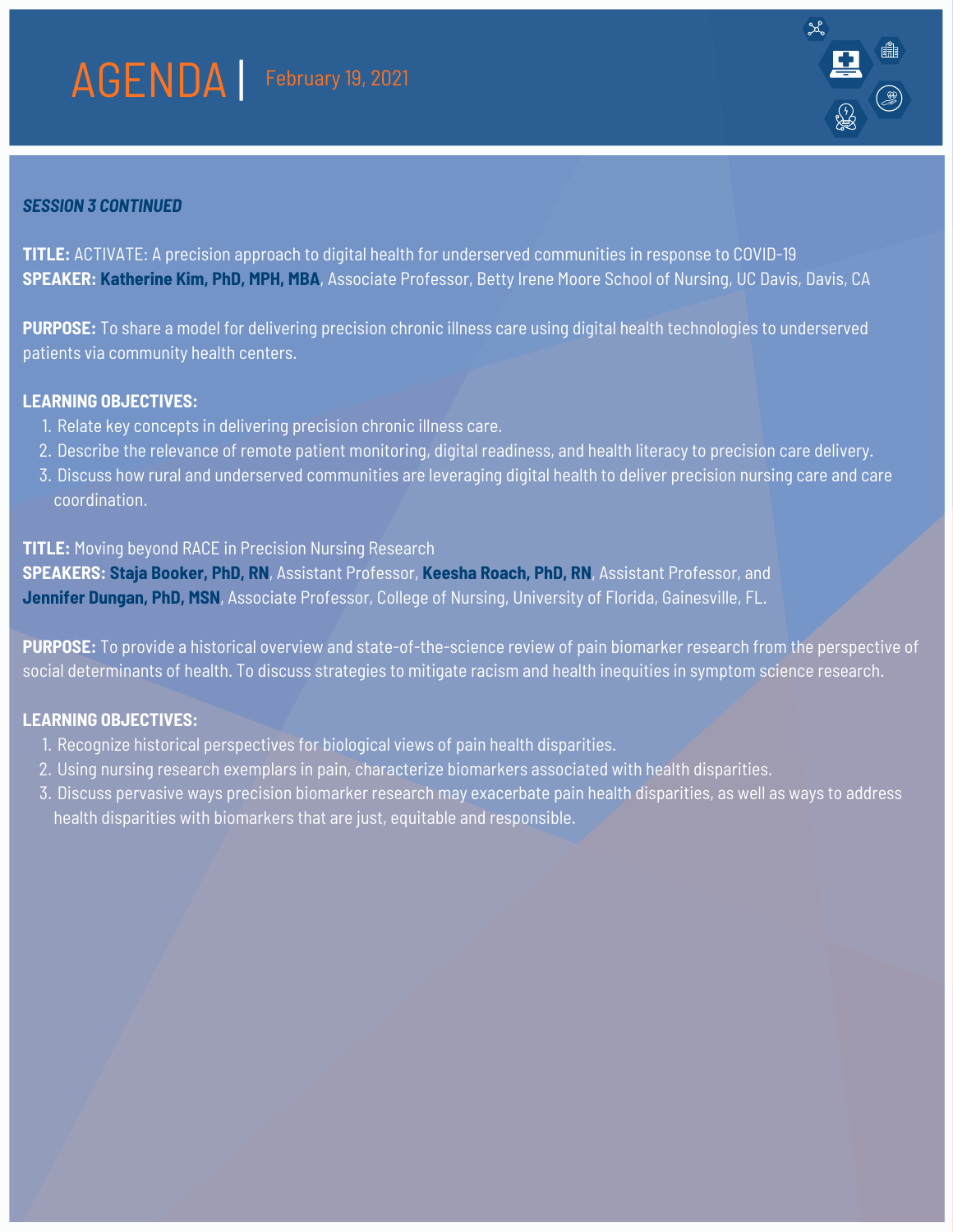# SYMPOSIUM KEYNOTE SPEAKER





**Patricia Flatley Brennan**, RN, PhD, is the Director of the National Library of Medicine (NLM) at the National Institutes of Health (NIH), where she oversees the world's largest biomedical library. Since becoming director in August 2016, she has positioned the Library to be the hub for biomedical data science at NIH and across the biomedical research enterprise globally. She spearheaded the development of a new strategic plan that refocuses and enhances NLM's research, development, training and information systems. By leveraging NLM's heavily used data and information resources and programs, Dr. Brennan is strengthening and advancing NLM's data infrastructure to accelerate data-driven discovery and health, engage new users in new ways, and develop the workforce for a data-driven future.

Dr. Brennan is a pioneer in the development of innovative information systems and services, and her professional accomplishments reflect her background, which unites engineering, information technology, and clinical care to improve the public health and ensure the best possible experience in patient care. Dr. Brennan holds an appointment as associate investigator in the National Institute of Nursing Research Division of Intramural Research, where she directs the Advanced Visualization Laboratory.

Prior to joining NIH, she was the Lillian L. Moehlman Bascom Professor in the School of Nursing and College of Engineering at the University of Wisconsin–Madison and also led the Living Environments Laboratory (now the Virtual Environments Group) at the Wisconsin Institute for Discovery.

A past president of the American Medical Informatics Association, Dr. Brennan was elected to the National Academy of Medicine in 2001. She is a fellow of the American Academy of Nursing, the American College of Medical Informatics, and the New York Academy of Medicine.

In 2020, Dr. Brennan was inducted into the American Institute for Medical and Biological Engineering (AIMBE). The AIMBE College of Fellows is among the highest professional distinctions accorded to a medical and biological engineer.